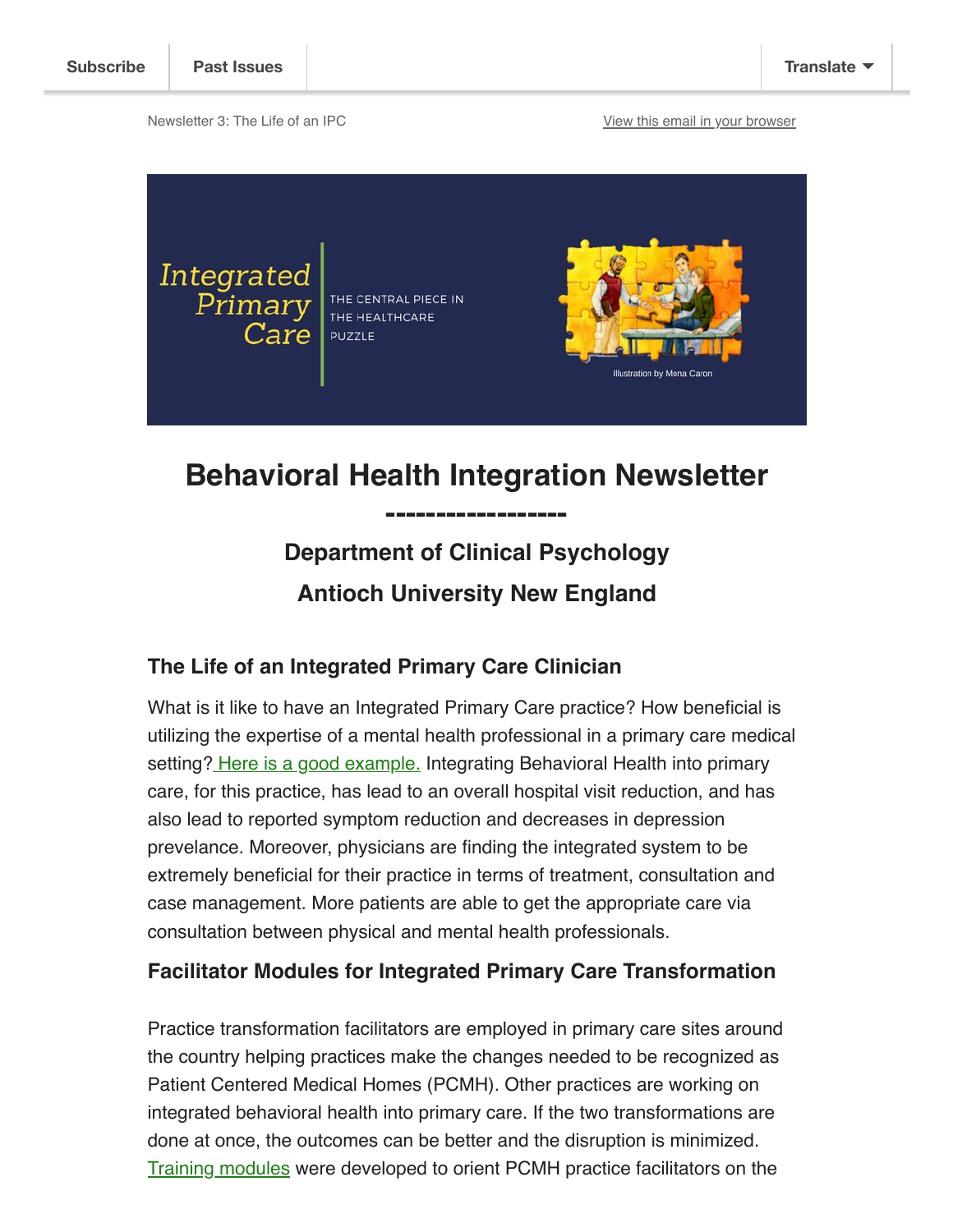transformation.

### **Integrated Health Careers: The Future of the Primary Care Behavioral Health Workforce**

Finding the workforce of mental health professionals trained to function successfully as behavioral health clinicians in primary care and other health settings is getting harder and harder as integrated behavioral health is being implemented across the country. Numerous folks-in-the-know are calling it a workforce crisis. Mental health professionals just coming out of their graduate training, or those who have worked for a while in specialty mental health, struggle to adapt to the culture, pace, and routines of care in primary care. At the same time, the need to specialty mental health professionals is also acute, so the idea that a large percentage of new mental health professionals will want to train to work in primary care so they can be assured of getting a job is not proving to be the case. What's a health system committed in integrated primary care to do?

#### **Make Health Whole**

Medical care cost reduction, improved health outcomes, and greater access to care are just some of the reasons provided by the Make Health Whole movement for the implementation of integrated primary care practices. This site provides an abundance of resources and information applicable to the community, policy leaders, philanthropists, educators, payers, and providers and practice leaders for the implementation of integration. Through these resources, Make Health Whole aims to provide resources to stake-holders regarding the organization, and appropriate financial and operational aspects of integration implementation, as a movement towards primary care integration.

**[Check out our](http://www.integratedprimarycare.com/) Website!**

**View AUNE's [Major Area of](https://www.antioch.edu/new-england/degrees-programs/psychology-degree/clinical-psychology-psyd/behavioral-health-integration-and-population-health/) Study (MAS) webpage!**

**[Visit us on](https://www.facebook.com/BehavioralHealthInteg/) Facebook!**